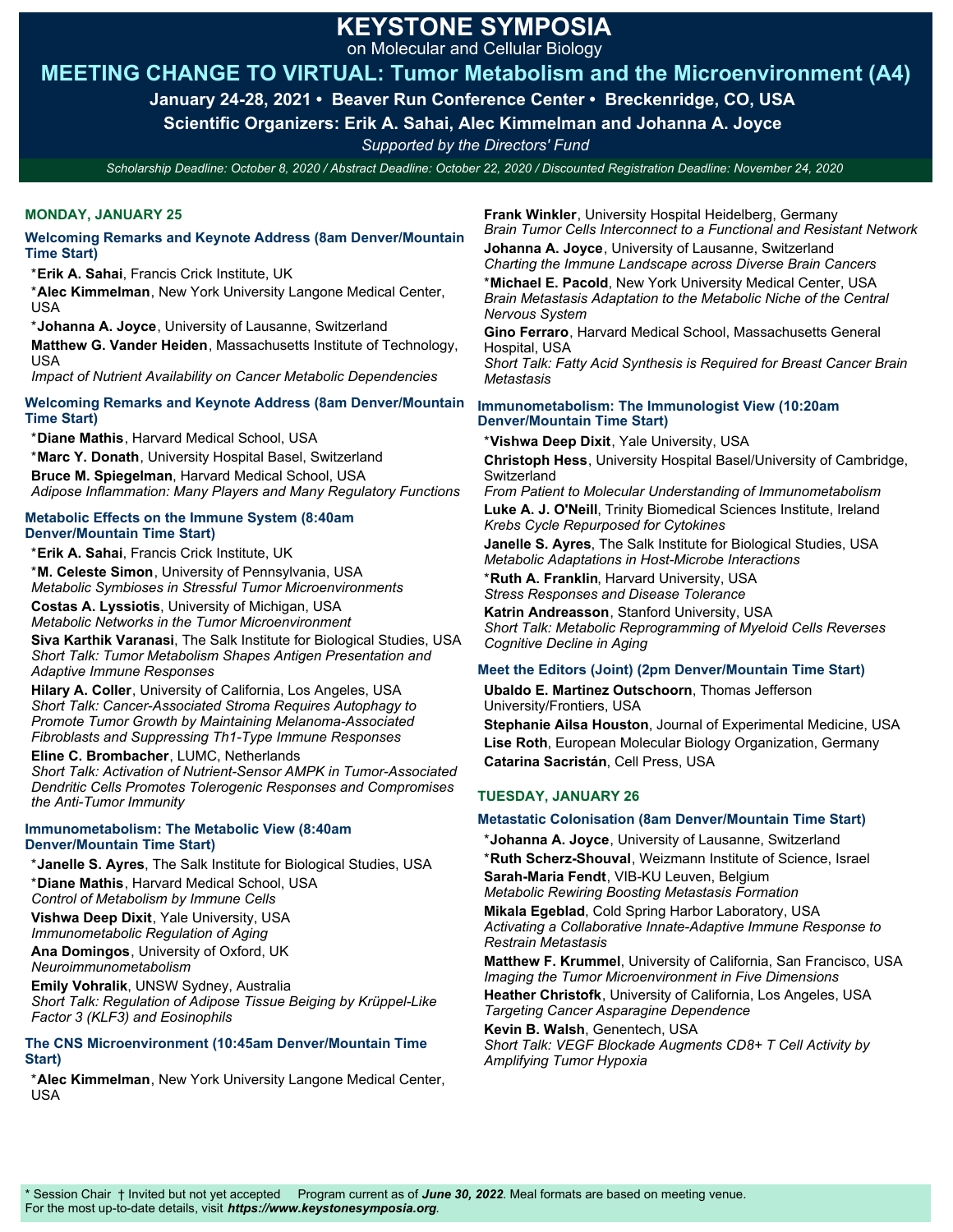on Molecular and Cellular Biology

## **MEETING CHANGE TO VIRTUAL: Tumor Metabolism and the Microenvironment (A4)**

**January 24-28, 2021 • Beaver Run Conference Center • Breckenridge, CO, USA** 

**Scientific Organizers: Erik A. Sahai, Alec Kimmelman and Johanna A. Joyce** 

*Supported by the Directors' Fund*

*Scholarship Deadline: October 8, 2020 / Abstract Deadline: October 22, 2020 / Discounted Registration Deadline: November 24, 2020*

### **Clinical Translation: Unmet Needs (8am Denver/Mountain Time Start)**

\***Luke A. J. O'Neill**, Trinity Biomedical Sciences Institute, Ireland \***Morris J. Birnbaum**, Pfizer Inc., USA

**Marina Mesquida**, F. Hoffmann-La Roche Ltd, Switzerland *Anti-Inflammatory Treatment of Diabetic Eye Complications*

**Marc Y. Donath**, University Hospital Basel, Switzerland *IL-1beta in Physiology and Treatment of Metabolic Diseases* **Tom Thuren**, Novartis Pharmaceuticals, USA

*Requirement to Implement Anti-Inflammatory Treatment of Cardiometabolic Diseases* 

**Elena Carcarino**, INSERM, France *Short Talk: Epigenomic Regulation of IL-1B Enhancers in Type 2 Diabetes*

#### **The Pancreatic Tumor Microenvironment (10:25am Denver/Mountain Time Start)**

\***Johanna A. Joyce**, University of Lausanne, Switzerland **Lewis C. Cantley**, Weill Cornell Medicine, USA *Insulin and Cancer*

\***Mara H. Sherman**, Oregon Health & Science University, USA *Mechanisms and Consequences of Pancreatic Cancer Stromal Evolution*

**Andrea M. Amitrano**, University of Rochester School of Medicine & Dentistry, USA

*Short Talk: Regulation of CD8+ T Cell Metabolism and Migration with Optogenetics*

**Patricia Altea Manzano**, VIB-KU Leuven Center for Cancer Biology, **Belgium** 

*[NOT AVAILABLE ON DEMAND] Short Talk: Environmental Fatty Acids Support Changes in Histone Acetylation that Promote Breast Cancer Metastasis*

**Felix Hartmann**, Stanford University, USA

*Short Talk: Single-Cell Metabolic Regulome Profiling of Human Immune Cells in the Tumor Microenvironment*

**Tanya Schild**, Weill Cornell Medicine, USA *Short Talk: NADK Regulation by Oncogenic KRAS Signaling is Essential for PDAC*

### **Insulin Production and Action (10:00am Denver/Mountain Time Start)**

\***Marc Y. Donath**, University Hospital Basel, Switzerland **Alan R. Saltiel**, University of California, San Diego, USA *Inflammatory Links Between Obesity and Energy Metabolism* **Bruce Verchere**, University of British Columbia, Canada *Islet Amyloid Polypeptide and Islet Inflammation*

\***Elise Dalmas**, INSERM, France

*Innate Immunity in the Pancreatic Islet Niche*

**Feyza Engin**, University of Wisconsin-Madison, USA *Short Talk: Targeting Beta Cell Unfolded Protein Response in Type 1 Diabetes*

**Katia Monsorno**, University of Lausanne, Switzerland *Short Talk: Lactate Metabolism in the Control of Microglial Function* 

## **Career Roundtable (Joint) (1pm Denver/Mountain Time Start)**

**Donita C. Brady**, University of Pennsylvania, USA **Matthew G. Vander Heiden**, Massachusetts Institute of Technology, USA

**Tom Thuren**, Novartis Pharmaceuticals, USA

## **Career Roundtable (Joint) (1pm Denver/Mountain Time Start)**

**Donita C. Brady**, University of Pennsylvania, USA **Matthew G. Vander Heiden**, Massachusetts Institute of Technology, USA

**Tom Thuren**, Novartis Pharmaceuticals, USA

### **WEDNESDAY, JANUARY 27**

#### **Identifying the Metabolic Dependencies of Cancer Cells (8am Denver/Mountain Time Start)**

\***Erik A. Sahai**, Francis Crick Institute, UK **Karen H. Vousden**, Francis Crick Institute, UK *[NOT AVAILABLE ON DEMAND] Metabolic Control of Invasion and*

*Metastasis* **Eileen P. White**, Rutgers Cancer Institute of New Jersey, USA

*Autophagy and Systemic Metabolism*

**Navdeep S. Chandel**, Northwestern University, USA *Mitochondrial Regulation of Cancer*

\***Donita C. Brady**, University of Pennsylvania, USA *New Sides for an Old Coin: Copper as an Intracellular Mediator of Autophagy via ULK1/2 Kinase Signaling* 

### **Adipose Tissues (8am Denver/Mountain Time Start)**

\***Elise Dalmas**, INSERM, France

\***Bruce M. Spiegelman**, Harvard Medical School, USA **Rinke Stienstra**, Wageningen University and RadboudUMC, **Netherlands** 

*Obesity and Diabetes: An Immunometabolic Perspective* **Paul Cohen**, Rockefeller University, USA

*The Adipose Tissue Microenvironment in Health and Disease* **Jun Wu**, University of Michigan, USA

*[NOT AVAILABLE ON DEMAND] Immune-Beige Adipocyte Communication*

**Inbar Shteinberg**, Tel Aviv University, Israel *Short Talk: Distinctive Effects of Alarmins S100A8 and S100A9 on Adaptive Thermogenesis*

**Katelyn D. Miller**, Wistar Institute, USA *Short Talk: Inhibition of Acetate Metabolism Enhances Host Anti-Tumor Immunity*

**Pegah Poursharifi**, University of Montreal-CRCHUM, Canada *Short Talk: Suppression of ABHD6 Promotes Healthy Expansion of Adipose Tissue in Obesity*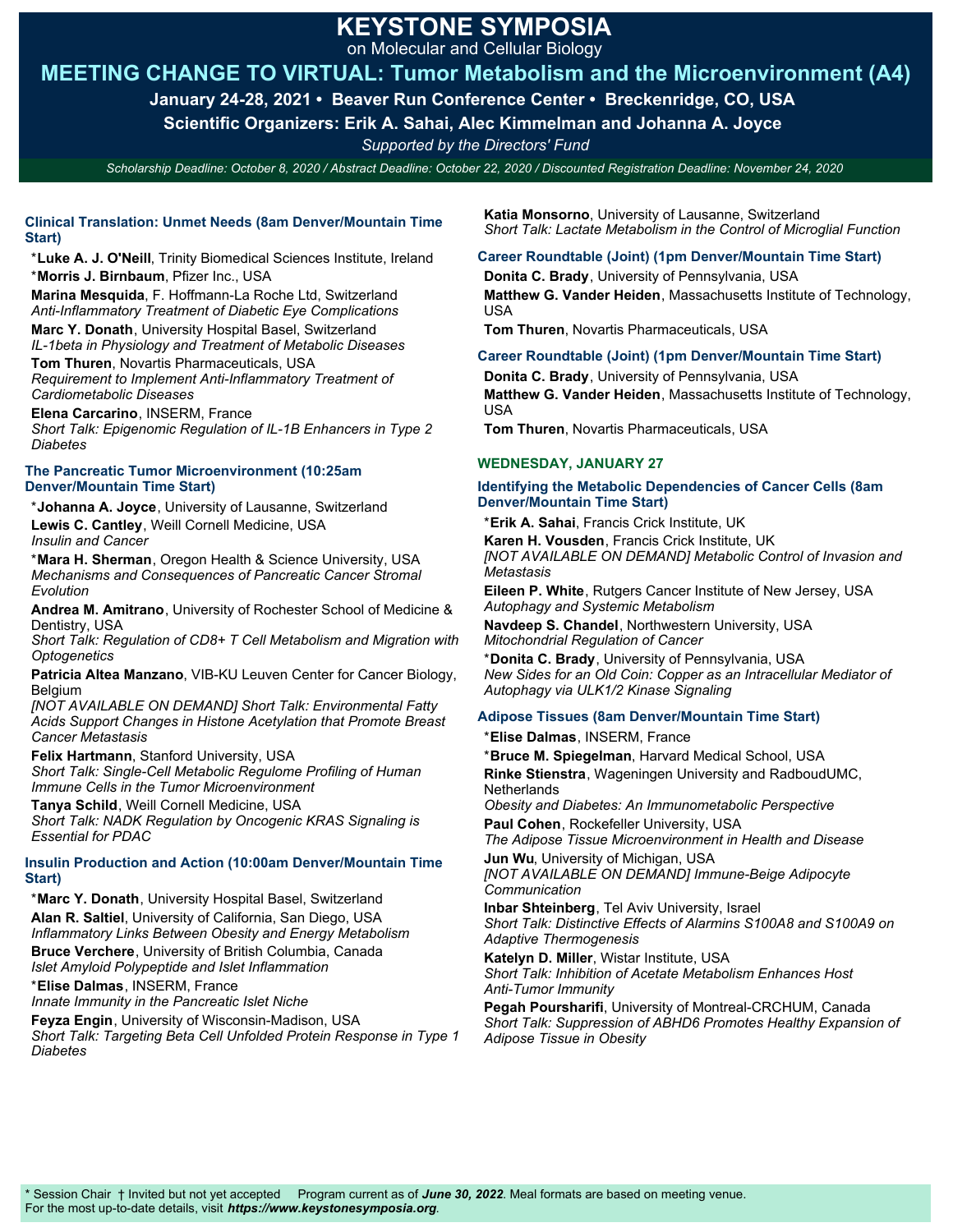on Molecular and Cellular Biology

## **MEETING CHANGE TO VIRTUAL: Tumor Metabolism and the Microenvironment (A4)**

**January 24-28, 2021 • Beaver Run Conference Center • Breckenridge, CO, USA** 

**Scientific Organizers: Erik A. Sahai, Alec Kimmelman and Johanna A. Joyce** 

*Supported by the Directors' Fund*

*Scholarship Deadline: October 8, 2020 / Abstract Deadline: October 22, 2020 / Discounted Registration Deadline: November 24, 2020*

#### **Therapeutic Targeting of Metabolism and the TME (10:10am Denver/Mountain Time Start)**

\***Erik A. Sahai**, Francis Crick Institute, UK

**Shannon J. Turley**, Genentech, Inc., USA *Evolving Stromal-Immune Axis in Cancer Immunology and*

*Immunotherapy* \***Marcia C. Haigis**, Harvard Medical School, USA *Dissecting the Tumor-Immune Metabolic Crosstalk in the Tumor Microenvironment*

**Valerie M. Weaver**, University of California, San Francisco, USA *Interplay between Tissue Fibrosis, Metabolic Reprogramming and Inflammation in Tumor Evolution*

**Natalya N. Pavlova**, Memorial Sloan Kettering Cancer Center, USA *Short Talk: Translation in Amino Acid-Poor Environments is Limited by tRNAGln Charging*

**Thomas Hanigan**, The Scripps Research Institute, USA *Short Talk: Small Molecule Inhibition of OXA1L Selectively Kills ZFHX3 Mutant NSCLC from Imbalanced Cytidine Pool Expansion*

**Arin Aurora**, University of Texas Southwestern Medical Center, USA *Short Talk: Metastasizing Melanoma Cells Exhibit Increased Dependence on the Pentose Phosphate Pathway to Manage Oxidative Stress*

### **Poster Session 1 (1pm Denver/Mountain Time Start)**

#### **Poster Session 2 (2pm Denver/Mountain Time Start)**

#### **Liver (10:10am Denver/Mountain Time Start)**

\***Gwendalyn J. Randolph**, Washington University, USA

\***Alan R. Saltiel**, University of California, San Diego, USA **Michael Karin**, University of California, San Diego, USA

*Mitochondrial DNA Metabolism and IL-1 Mediated Inflammation*

**Evanna Mills**, Dana-Farber Cancer Institute, USA *Thermogenic Fat as a Modifier of the Immune Response*

**Morris J. Birnbaum**, Pfizer Inc., USA *Therapeutic Approaches for the Treatment of Non-Alcoholic Fatty Liver Disease*

**Han Wang**, Ohio State University, Comprehensive Cancer Center, USA

*Short Talk: Neutrophil Extracellular Traps Promote the Differentiation of Tregs through Metabolic Reprogramming to Impair Cancer Immunosurveillance in NASH Liver*

**Sabine Daemen**, Washington University in St. Louis, USA *Short Talk: Recruited Monocyte-Derived Macrophages Regulate Hepatic Crown-Like Structure Formation and Liver Fibrosis in NASH* **Jin Young Huh**, Seoul National University, South Korea

*Short Talk: Tank-Binding Kinase 1 Regulates the Localization of acyl-CoA synthetase ACSL1 to Control Hepatic Fatty Acid Oxidation*

### **THURSDAY, JANUARY 28**

**Intercellular Signaling Networks in the TME (8am Denver/Mountain Time Start)** 

\***Karin E. de Visser**, Netherlands Cancer Institute, Netherlands *How the Genetic Makeup of Breast Cancer Shapes the Immune Landscape*

\***Erik A. Sahai**, Francis Crick Institute, UK

*Towards a Holistic Understanding of Tumor Architecture* **Ruth Scherz-Shouval**, Weizmann Institute of Science, Israel *Transcriptional Heterogeneity of Cancer-Associated Fibroblasts in the Tumor Microenvironment*

**Hannah Bell**, University of Michigan, USA *Short Talk: Microbiota Metabolic Exchange Is Critical for Colorectal Cancer Redox Homeostasis and Growth*

**Christina Schmidt**, University of Cambridge, UK *Short Talk: TRACER, a 3D-Model to Study the Influence of the Microenvironment on the Metabolic Profile of Fumarate Hydratase-Deficient Cells*

#### **Muscle/Cardiovascular (8am Denver/Mountain Time Start)**

\***Ana Domingos**, University of Oxford, UK

**Helga Ellingsgaard**, Centre for Physical Activity Research, Copenhagen, Denmark

*IL-6, a Physiological Regulator of Adipose Tissue Mass in Humans* \***Mark A. Febbraio**, Monash Institute of Pharmaceutical Sciences, Australia

*Treatment of Type 2 Diabetes and Age-Related Sarcopenia with the Designer Cytokine IC7Fc*

**Amy J. Wagers**, Harvard University, USA *Stem Cell Metabolism and Muscle Regeneration* 

**Shuang Zhang**, Harvard Medical School/Massachusetts General Hospital, USA

*Short Talk: Bone Marrow Adipocytes Fuel Fatty Acid Metabolism Directed Myelopoiesis after Myocardial Infarction*

**Dina Chokr**, INSERM, Centre de Recherche des Cordeliers, France *Short Talk: Impact of Histone Lysine Demethylase 6B on Adipose Tissue Macrophage Plasticity* 

#### **Metabolic Compartmentalisation (10:15am Denver/Mountain Time Start)**

\***Ralph J. DeBerardinis**, University of Texas Southwestern Medical Center, USA

*Compartmentalized Metabolism in Physiological States of Growth* **Erika L. Pearce**, Johns Hopkins University, USA

*Metabolic Regulation of the Immune Metabolism*

\***Alec Kimmelman**, New York University Langone Medical Center, USA

*Metabolic Crosstalk in PDAC*

**Fabricio Loayza-Puch**, German Cancer Research Center, Germany *Short Talk: Dual Ribosome Profiling Uncovers Metabolic Limitations in Distinct Cellular Populations of the Tumor Microenvironment*

**Marina Fukano**, Rosalind & Morris Goodman Cancer Research Centre, McGill University, Canada

*[NOT AVAILABLE ON DEMAND] Short Talk: Investigating Intra-Tumour Metabolic Heterogeneity in Triple-Negative Breast Cancer*

**Closing Remarks (12pm Denver/Mountain Time Start)** 

**Networking Lounge (12:10pm Denver/Mountain Time Start)** 

**Cardiovascular (10:05am Denver/Mountain Time Start)**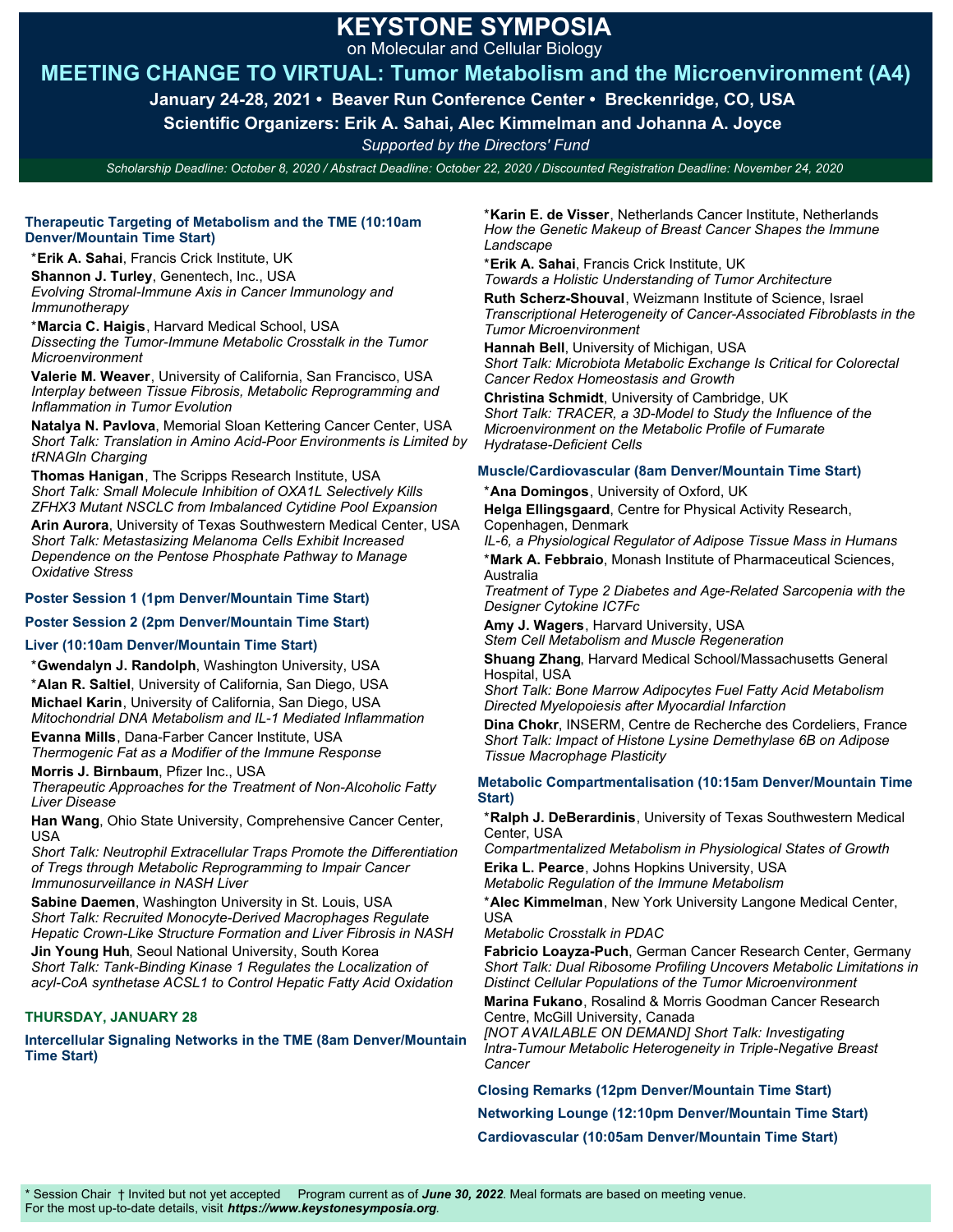on Molecular and Cellular Biology

## **MEETING CHANGE TO VIRTUAL: Tumor Metabolism and the Microenvironment (A4)**

**January 24-28, 2021 • Beaver Run Conference Center • Breckenridge, CO, USA** 

**Scientific Organizers: Erik A. Sahai, Alec Kimmelman and Johanna A. Joyce** 

*Supported by the Directors' Fund*

*Scholarship Deadline: October 8, 2020 / Abstract Deadline: October 22, 2020 / Discounted Registration Deadline: November 24, 2020*